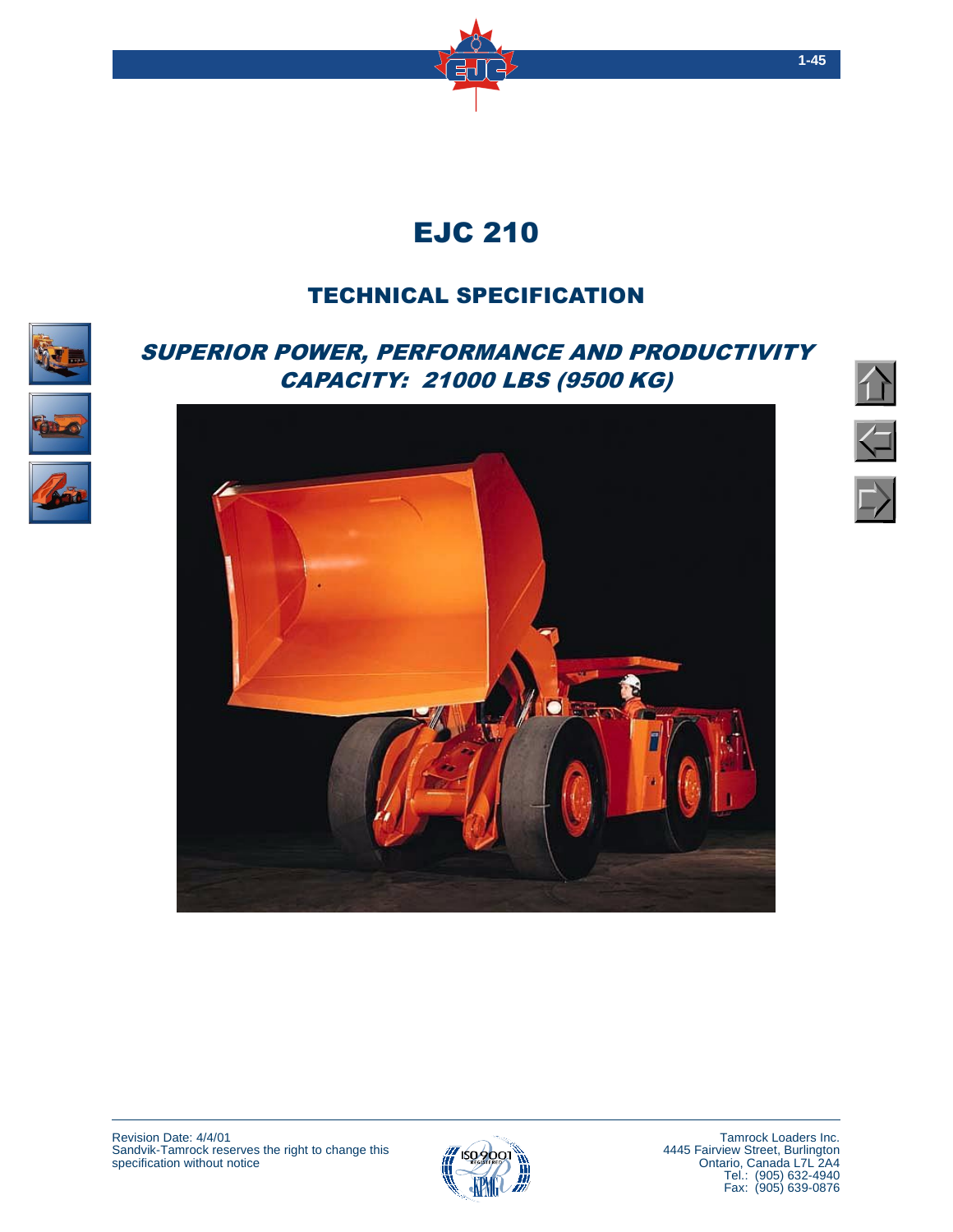



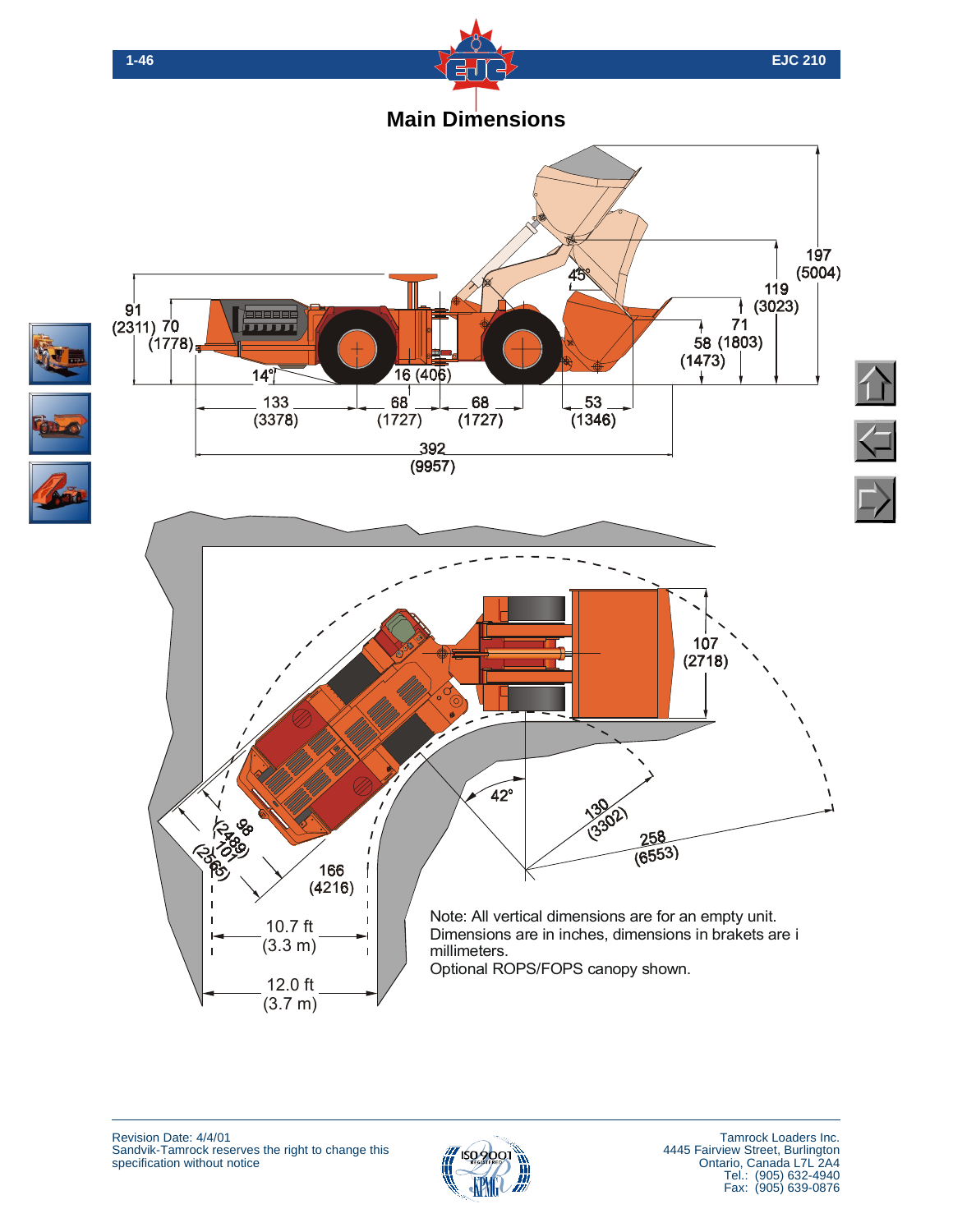

## **[Specification Sheet](#page-0-0)**

**SANDVIK TAMROCK** CUSTOMER:<br> **CUSTOMER:**<br>
P.O. NBR. **EJC Loaders Division EJC 210** SHIP DATE **4/21/99 STANDARD UNIT** Detroit Diesel Series 50 DDEC engine rated at 250 hp (186kw) Donaldson dry type air intake ECS catalytic exhaust purifier with silencers Clark modulated shift transmission Clark torque converter Clark axles with "Posi-Stop" brakes 18:00 x 25 - 28 PLY L5S tires 6.0 yd3 (4.6 m3) bucket with 500 BHN lip Pilot operated, lever type steering control Pilot operated, single lever joystick bucket control Electric transmission controls Electric gauges 24-volt DC electrical system Central manual lube SAE type hose fittings Four (4) English parts manuals 4 operator and 4 service manuals BASE UNIT PRICE  $A1$  = no impact on delivery time;  $A2$  = delivery time on request OPTIONAL EQUIPMENT A2 \* Deutz F10L-413FW diesel engine, 231 hp (172 kW) A2 \* Deutz F10L-413FW for \_\_\_\_\_\_\_\_\_ft/metres, \_\_\_\_\_\_\_Temperature A2 \* Deutz BF6M1013 ECP diesel engine, 250 hp (186 kW) A2 \* Caterpillar 3306 PCTA, 250 hp (186 kW) A2 \* Caterpillar 3306 DITA, 250 hp (186 kW) A2 \* Automatic lubrication system (Lincoln Modular) A2 \* Ejector bucket 5.5 yd3(4.2 m3), 107"(2718mm) wide A2<sup>\*</sup> Fully enclosed operators compartment with air conditioning A1 SAE, ROPS/FOPS canopy A1 Fire suppression system, Ansul 8 nozzle A1 Auto. fire suppression system, Ansul 8 nozzle (Checkfire II) A1 Hand held fire extinguisher 20 lb. A1 Radio remote control (with receiver cover/cable and interface), Tamrock proportional A1 Radio remote control interface c/w electric shift A1 Radio remote control fire suppression (requires fire suppression system and RRC) A1 Back-up alarm, audible A1 Emergency steering system (SAE J-1511), accumulator A1 Hydraulic gauge panel option A1 Hydraulic tow hook/brake release A1 Spare rim & tire, standard A<sub>1</sub> Spare rim A1 Additional spare parts manuals A1 Additional workshop manuals

**(\*) Replaces the standard equipment**

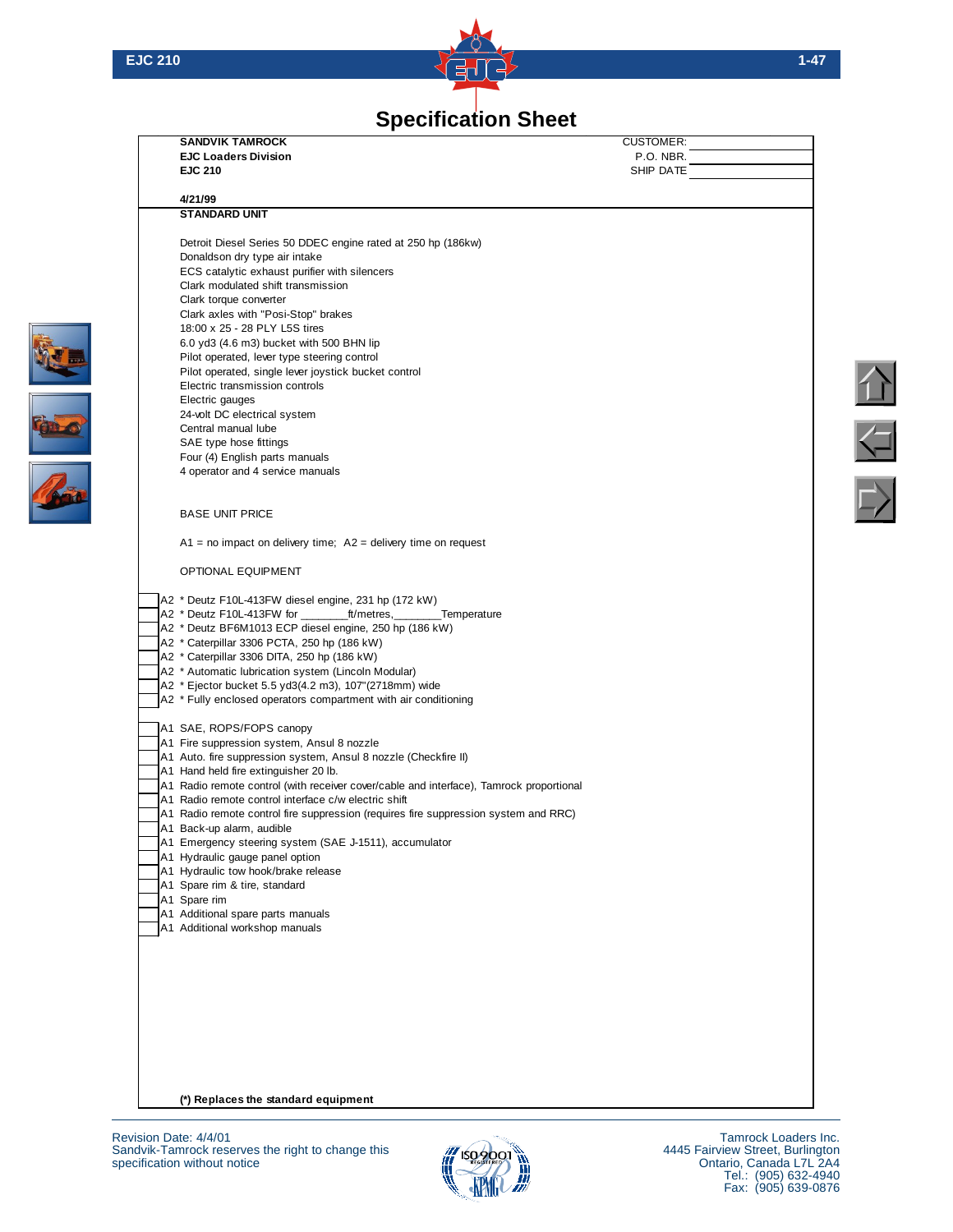

(80 psi) (80 psi)

## **[Standard Unit](#page-0-0)**

#### **Main dimensions**

Total length 9 957 mm (392") Width without bucket 2 565 mm (101")<br>Maximum width 2 718 mm (107")  $2718$  mm (107") Height with safety canopy2 311 mm (91")

#### **Weights**

Operating weight 25 084 kg (55 300 lb.) Total loaded weight 34 609 kg (76 300 lb.)

## **Axle weights without load**

 front axle 10 070 kg (22 200 lb.) rear axle 15 014 kg (33 100 lb.)

### **Axle weights with load**

 front axle 24 358 kg (53 700 lb.) rear axle 10 251 kg (22 600 lb.)

### **Capacities**

Tramming capacity 9 525 kg (21 000 lb.) Breakout force, lift 97 kN (9 910 kg) (21 850 lbf) Breakout force, lift 97 kN (9 910 kg) (21 850 lbf)<br>Break out force, tilt 143.5 kN (14 628 kg) (32 250 lb.)<br>Tipping load 25 174 kg (55 500 lb.)

Tipping load 25 174 kg (55 500 lb.)<br>Buckets 3.8 - 5.3 m<sup>3</sup> (5.0 - 7.0)  $3.8 - 5.3$  m<sup>3</sup> (5.0 - 7.0 yd<sup>3</sup>) **Bucket motion times**

## Raising time 5.5 sec.<br>
Lowering time 4.0 sec. Lowering time  $\begin{array}{ccc} 4.0 \text{ sec} \\ 4.0 \text{ sec} \end{array}$

**Driving speeds forward and reverse** 1st gear 4.7 km/h (2.9 m.p.h.)<br>2nd gear 8.0 km/h (5.0 m.p.h.)

2nd gear 8.0 km/h (5.0 m.p.h.)<br>3rd gear 3.5 km/h (8.4 m.p.h 4th gear 23.3 km/h (14.5 m.p.h.)

Tipping time

**Frame** Rear and front frame Welded steel box construction<br>Material G40.21 - 50WT Cat. #3 Material G40.21 - 50WT Cat. #3<br>Central hinge Full plate, clevis type wi

Full plate, clevis type with spherical bearings Material G40.21 - 50WT Cat. #3

13.5 km/h  $(8.4 \text{ m.p.h.})$ 

Tanks are welded to frame.

## **Standard engine**

Number of cylinders Displacement 8.5 L (519 in<sup>3</sup>)<br>Cooling system Liquid cooled Cooling system<br>Combustion principle

Diesel engine Detroit Diesel Series 50 DDEC<br>Output 186 kW (250 Hp) @ 2 100 rpm 186 kW (250 Hp) @ 2 100 rpm Torque 1058 Nm (780 lbf-ft) @ 1 350 rpm<br>In line, 4 Turbo charged, after cooled, direct injected, 4 cycle Air filtration **Donaldson**, dry type Electric system 24 V<br>Exhaust system ECS ECS catalytic purifier with silencer

#### **Standard converter**

Clark C 5402, single stageStall torque ratio: 3.14:1 Offset Ratio: 1.0:1

#### **Transmission**

Clark 4421 4-speed forward and reverse with modulation

#### **Standard axles**

Front axle Clark 19D2748, posi-torq differential, fixed Rear axle Clark 19D2748 no-spin differential, oscillating  $\pm$  10<sup>o</sup>.

### **Standard tires**

| Tire size           | 18.00 x 25, 28 PLY L5S   |
|---------------------|--------------------------|
| Type                | <b>Bridgestone</b>       |
| Air pressure, front | 552 kPa (5.52 bar) (80 p |
| Air pressure, rear  | 552 kPa (5.52 bar) (80 p |
|                     |                          |

#### **Steering hydraulics**

Full hydraulic power steering, centre articulated with a double acting steer cylinder, closed centre system with accumulator reserve and a pressure compensated piston pump. Equipped with pilot operated control lever.

#### **Turning radius (with std bucket):**

| Right         | inner           | 3 302 mm (130") |
|---------------|-----------------|-----------------|
|               | outer           | 6 553 mm (258") |
| Turning angle | 42.0 $^{\circ}$ |                 |

#### **Main components in steering system:**

Hydraulic pump Pressure compensated piston type Control valve Pilot operated<br>Steering cylinders EJC 6.0" bore EJC  $6.0$ " bore x  $2.5$ " rod

**Pressure settings:**

Main relief 13.8 MPa (138 bar) (2 000 psi) Port relief valves 15.2 MPa (152 bar) (2 200 psi)

**Bucket hydraulics**

Full hydraulic open-centre system with one gear pump. Equipped with pilot operated joystick control lever, two lift cylinders and one dump cylinder.

#### **Main components:**

Hydraulic pump Gear pump<br>
Control valve Filot operated Control valve

#### **Pressure Settings:**

Lift cylinders EJC 6.0" bore x 3.0" rod<br>Dump Cylinder EJC 8.0" bore x 4.0" rod EJC 8.0" bore x 4.0" rod<br>Gear pump

Main relief 13.8 MPa (138 bar) (2000 psi)<br>Bucket dump 5.5 MPa (55 bar) (800 psi) Bucket dump 5.5 MPa (55 bar) (800psi)<br>Bucket roll back 5.2 MPa (152 bar) (2200 Bucket roll back 15.2 MPa (152 bar) (2200 psi) Lift arms raise 18.6 MPa (186 bar) (2700 psi) Lift arms lower 15.2 MPa (152 bar) (2200 psi) Pilot control 2.1 MPa  $(21 \text{ bar})$   $(300 \text{ psi})$ 

Hydraulic oil tank capacityAppro. 303 l (80 gal)

#### **Standard brakes**

Service brakes are spring applied / hydraulically released, liquid cooled multi-disc brakes on all wheels, with two separate circuits for the front and rear axles. Service brakes also function as an emergency brake, when the emergency brake button is engaged.

**Main components in the brake system:**

Pressure accumulator Piston type with charging valve<br>Brake pedal valve Modulated Brake pedal valve

#### **Electrical equipment**

| Alternator                                | 24 V 70 A, min.   |
|-------------------------------------------|-------------------|
| <b>Batteries</b>                          | 2 x 12 V, 750 CCA |
| <b>Starter</b>                            | 24 V, Heavy Duty  |
| Driving and working lights4 front, 4 rear |                   |

#### **Standard manuals (customer)**

| 3 Operators manual<br>3 Service manual | English<br>English |  |
|----------------------------------------|--------------------|--|
| <b>Standard manuals (market area)</b>  |                    |  |

#### 1 Spare parts manual English

| i Spare parts manuar                                       | спуныт            |
|------------------------------------------------------------|-------------------|
| 1 Operators manual                                         | English           |
| $\sim$ 0.000 $\sim$ 0.000 $\sim$ 0.000 $\sim$ 0.000 $\sim$ | المستقط والمستحدث |

1 Service manual English







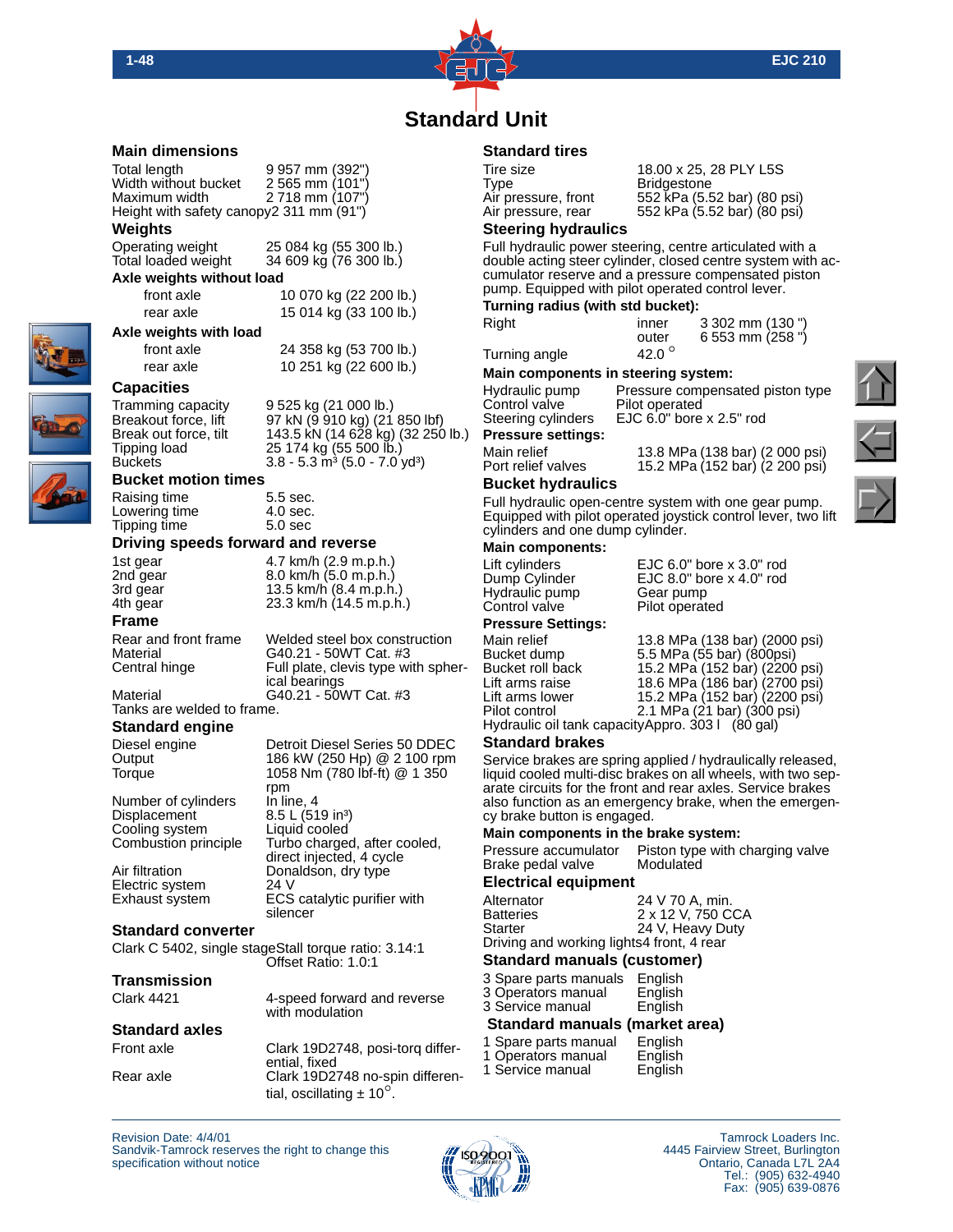

# **[Speeds on Grade](#page-0-0)**





Revision Date: 4/4/01 Sandvik-Tamrock reserves the right to change this specification without notice



Tamrock Loaders Inc. 4445 Fairview Street, Burlington Ontario, Canada L7L 2A4 Tel.: (905) 632-4940 Fax: (905) 639-0876 <sup>t</sup>oC<sup>o</sup>ndition<sup>s</sup>

 $\sqrt{1}$